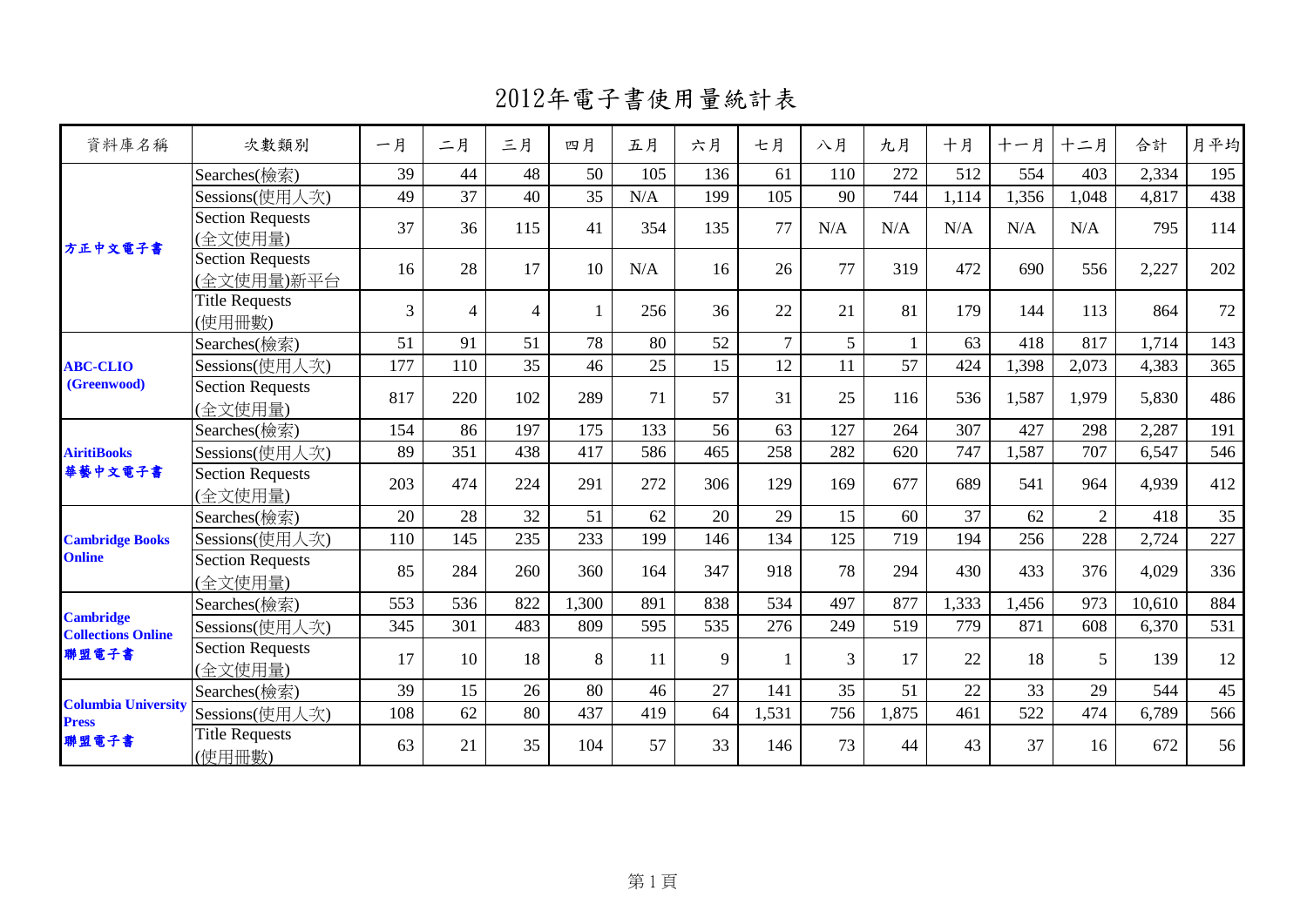2012年電子書使用量統計表

| 資料庫名稱                                                             | 次數類別                               | 一月             | 二月             | 三月             | 四月             | 五月             | 六月             | 七月             | 八月             | 九月             | 十月             | 十一月            | 十二月            | 合計             | 月平均            |
|-------------------------------------------------------------------|------------------------------------|----------------|----------------|----------------|----------------|----------------|----------------|----------------|----------------|----------------|----------------|----------------|----------------|----------------|----------------|
| <b>CRC</b> NetBase                                                | Searches(檢索)                       | 1,071          | 659            | 1,163          | 1,921          | 1,850          | 1,698          | 1,144          | 747            | 1,205          | 1,219          | 13             | 22             | 12,712         | 1,059          |
|                                                                   | Sessions(使用人次)                     | 944            | 630            | 1,062          | 1,618          | 1,348          | 1,210          | 831            | 560            | 858            | 849            | 73             | 77             | 10,060         | 838            |
|                                                                   | <b>Section Requests</b><br>(全文使用量) | 6              | 44             | 8              | 29             | 5              | 4              | 5              | $\overline{2}$ | 44             | 49             | 13             | 25             | 234            | 20             |
|                                                                   | Searches(檢索)                       | ,458           | 491            | .641           | 1,953          | 2,093          | 1,991          | 894            | 835            | 1,310          | 2,582          | 2,403          | 1,927          | 19,578         | 1,632          |
| <b>Credo Reference</b>                                            | Sessions(使用人次)                     | 795            | 344            | 981            | 1,392          | 1,888          | 1,411          | .006           | 819            | 1,096          | 1,801          | 1,681          | 1,422          | 14,636         | 1,220          |
|                                                                   | <b>Section Requests</b><br>(全文使用量) | 154            | 110            | 70             | 33             | 45             | 83             | 1,094          | 10             | 70             | 314            | 70             | 68             | 2,121          | 177            |
| <b>Digital Dissertation</b><br><b>Consortium</b><br>敦位化論文典藏聯<br>盟 | Searches(檢索)                       | ,238           | 825            | ,699           | 1,523          | N/A            | N/A            | N/A            | N/A            | N/A            | N/A            | N/A            | N/A            | 5,285          | 1,321          |
|                                                                   | <b>Title Requests</b><br>(使用冊數)    | 178            | 87             | 191            | 102            | N/A            | N/A            | N/A            | N/A            | N/A            | N/A            | N/A            | N/A            | 558            | 140            |
|                                                                   | Searches(檢索)新平台                    | N/A            | N/A            | N/A            | 131            | 436            | 360            | 489            | 558            | 430            | 756            | 450            | 435            | 4,045          | 449            |
|                                                                   | Sessions(使用人次)新平台                  | N/A            | N/A            | N/A            | 485            | 2,507          | 290            | 359            | 473            | 359            | 612            | 371            | 314            | 5,770          | 641            |
|                                                                   | <b>Title Requests</b><br>(使用冊數)新平台 | N/A            | N/A            | N/A            | 55             | 221            | 252            | 450            | 456            | 352            | 552            | 367            | 385            | 3,090          | 343            |
| <b>Early American</b>                                             | Searches(檢索)                       | 764            | 628            | 963            | 1,235          | 1,199          | .208           | 649            | 449            | 801            | 1,233          | 1,191          | 866            | 11,186         | 932            |
| <b>Imprints(EAI)</b>                                              | Sessions(使用人次)                     | 765            | 622            | 966            | 1,238          | 1,215          | 1,168          | 649            | 455            | 799            | 1,232          | 1,200          | 877            | 11,186         | 932            |
| 國科會圖書計畫電<br>子書                                                    | <b>Section Requests</b><br>(全文使用量) | 12             | 11             | 68             | 54             | 60             | 133            | 16             | 36             | 18             | 50             | 63             | 63             | 584            | 49             |
| <b>Early English Books</b>                                        | Searches(檢索)                       | $\overline{0}$ | $\overline{0}$ | $\overline{0}$ | $\overline{0}$ | $\overline{0}$ | $\overline{0}$ | $\overline{0}$ | $\overline{0}$ | $\overline{0}$ | $\overline{0}$ | $\overline{0}$ | $\overline{0}$ | $\overline{0}$ | $\mathbf{0}$   |
| <b>Online(EEBO)</b>                                               | Sessions(使用人次)                     |                | $\overline{0}$ | $\overline{3}$ | $\overline{4}$ |                | $\overline{3}$ |                | $\overline{0}$ | $\overline{2}$ | $\overline{0}$ | $\overline{3}$ | $\overline{0}$ | 18             | $\overline{2}$ |
| 國科會圖書計畫電<br>子書                                                    | <b>Title Requests</b><br>(使用冊數)    | $\theta$       | $\Omega$       | $\Omega$       | $\theta$       | $\Omega$       | $\Omega$       | $\Omega$       | $\Omega$       | $\Omega$       | $\Omega$       | $\theta$       | $\Omega$       | $\overline{0}$ | $\overline{0}$ |
|                                                                   | Searches(檢索)                       | 287            | 209            | 259            | 190            | 252            | 242            | 101            | 54             | 65             | 136            | 168            | 74             | 2,037          | 170            |
| <b>Gale Virtual</b><br><b>Reference Library</b>                   | Sessions(使用人次)                     | 288            | 211            | 259            | 154            | 255            | 243            | 101            | 54             | 65             | 140            | 160            | 67             | 1,997          | 166            |
|                                                                   | <b>Section Requests</b><br>(全文使用量) | 19             | 41             | 13             | 92             | 12             |                | $\Omega$       | $\Omega$       | 24             | 18             | $\overline{7}$ | 12             | 239            | 20             |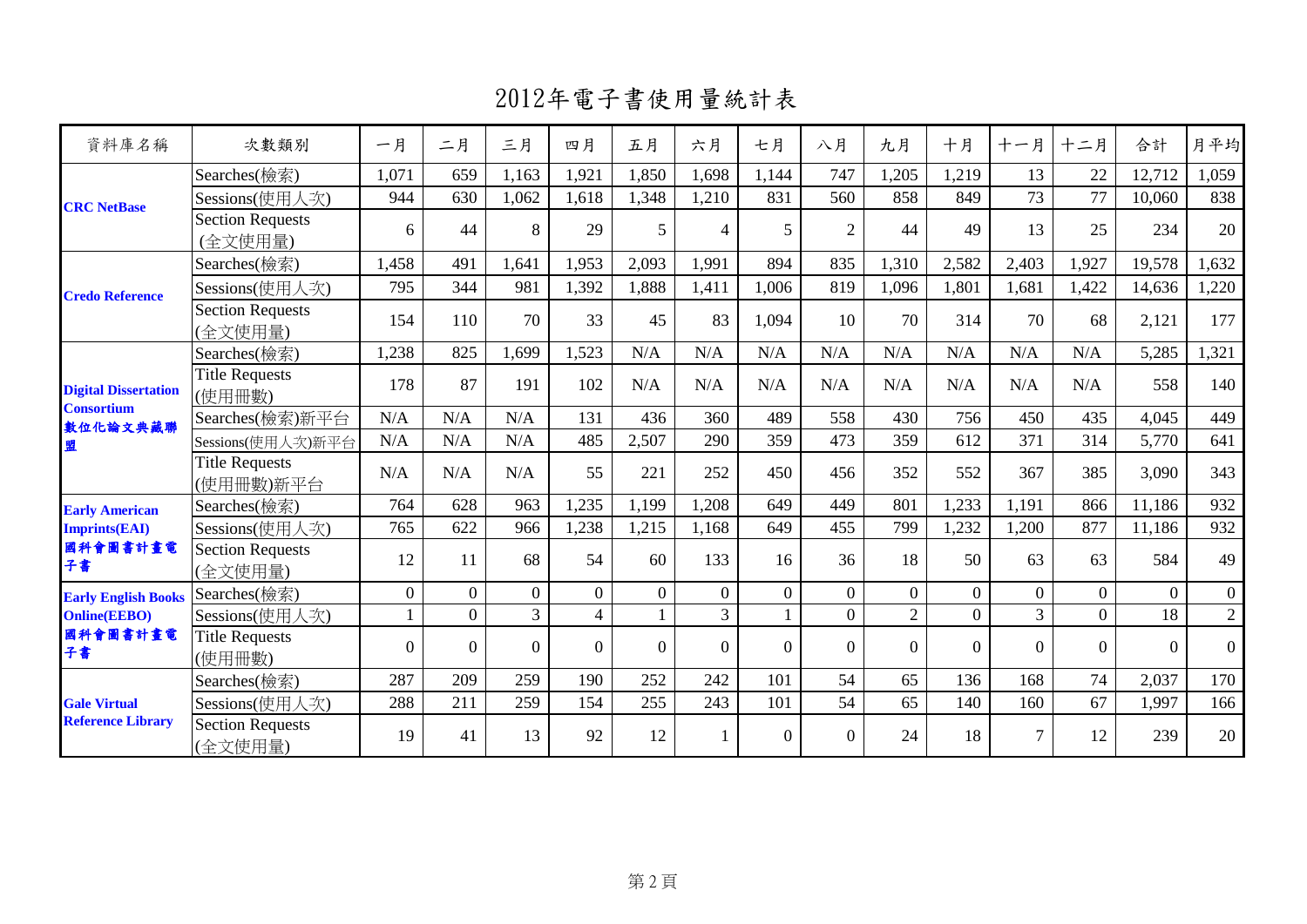2012年電子書使用量統計表

| 資料庫名稱                    | 次數類別                               | 一月             | 二月             | 三月             | 四月             | 五月             | 六月             | 七月             | 八月             | 九月             | 十月     | 十一月            | 十二月            | 合計     | 月平均            |
|--------------------------|------------------------------------|----------------|----------------|----------------|----------------|----------------|----------------|----------------|----------------|----------------|--------|----------------|----------------|--------|----------------|
|                          | Searches(檢索)                       | 1,621          | 2,091          | 2,191          | 1,704          | 1,857          | 1,588          | 1,585          | 1,977          | 1,823          | 2,274  | 1,290          | 2,399          | 22,400 | 1,867          |
| <b>HyRead ebook</b>      | Section Requests<br>(全文使用量)        | 5,821          | 5,556          | 11,633         | 9,581          | 5,304          | 4,246          | 3,730          | 5,989          | 2,164          | 14,277 | 10,888         | 5,024          | 84,213 | 7,018          |
|                          | <b>Title Requests</b><br>(使用冊數)    | 122            | 114            | 228            | 213            | 120            | 85             | 89             | 122            | 59             | 291    | 237            | 111            | 1,791  | 149            |
|                          | Searches(檢索)                       | $\overline{0}$ | $\overline{0}$ | $\Omega$       |                | $\overline{2}$ | $\overline{0}$ | $\overline{0}$ | $\Omega$       | $\Omega$       |        | $\Omega$       |                | 5      | $\overline{0}$ |
| <b>IGI Global</b>        | Sessions(使用人次)                     | $\overline{0}$ | $\overline{2}$ | $\overline{0}$ | $\overline{3}$ | $\overline{2}$ |                |                | $\mathbf{0}$   | $\overline{0}$ | $\tau$ | 5              | $\overline{4}$ | 25     | $\overline{2}$ |
|                          | Section Requests<br>(全文使用量)        | $\overline{0}$ | 25             | $\overline{0}$ | 28             | $\overline{2}$ | 5              | $\overline{2}$ | $\Omega$       | $\Omega$       | 93     | 10             | 17             | 182    | 15             |
| <b>IOS</b>               | Sessions(使用人次)                     | 27             | 23             | 20             | 64             | 63             | 278            | 93             | 91             | 588            | 354    | 488            | 130            | 2,219  | 185            |
|                          | <b>Section Requests</b><br>(全文使用量) | 29             |                |                | $\overline{4}$ | $\overline{3}$ | 147            | $\Omega$       | 3              | $\overline{2}$ |        | 88             | $\Omega$       | 279    | 23             |
|                          | <b>Title Requests</b><br>(使用冊數)    | 26             | 20             | 20             | 84             | 95             | 284            | 123            | 121            | 604            | 91     | 474            | 129            | 2,071  | 173            |
|                          | Searches(檢索)                       | 885            | 326            | 784            | 875            | 1,113          | 1,267          | 709            | 638            | 784            | 1,478  | 1,384          | 1,204          | 11,447 | 954            |
|                          | Sessions(使用人次)                     | 859            | 335            | 809            | 860            | 1,123          | 1,233          | 701            | 642            | 828            | 1,517  | 1,438          | 1,263          | 11,608 | 967            |
| <b>Literature Online</b> | <b>Section Requests</b><br>(全文使用量) | 25             | 30             | 27             | 31             | 32             | 33             | 6              | 243            | 34             | 73     | 27             | 36             | 597    | 50             |
|                          | <b>Title Requests</b><br>(使用冊數)    | $\overline{0}$ | $\overline{2}$ | $\overline{0}$ | $\Omega$       | $\theta$       | $\overline{2}$ | $\Omega$       | $\overline{4}$ |                | 3      | $\overline{2}$ | $\Omega$       | 14     | $\mathbf{1}$   |
|                          | Searches(檢索)                       | 113            | 60             | 165            | 76             | 65             | 108            | 63             | 60             | 210            | 140    | 257            | 126            | 1,443  | 120            |
| <b>McGraw Hill</b>       | Sessions(使用人次)                     | 174            | 169            | 298            | 204            | 194            | 229            | 186            | 150            | 1,216          | 244    | 276            | 221            | 3,561  | 297            |
| 聯盟電子書                    | <b>Title Requests</b><br>(使用冊數)    | 50             | 21             | 62             | 39             | 16             | 24             | 33             | 25             | 46             | 84     | 24             | 4              | 428    | 36             |
|                          | Searches(檢索)                       | 27             | 150            | 39             | 34             | 29             | 57             | 23             | 72             | 100            | 69     | 39             | 37             | 676    | 56             |
| <b>MyiLibrary</b>        | Sessions(使用人次)                     | 2,651          | 1,315          | 3,034          | 3,497          | 3,644          | 3,494          | 5,274          | 2,304          | 3,142          | 4,298  | 3,981          | 3,454          | 40,088 | 3,341          |
|                          | Section Requests<br>(全文使用量)        | 1,379          | 1,525          | 1,810          | 1,516          | 1,547          | 1,138          | 2,184          | 732            | 3,680          | 2,560  | 1,711          | 1,255          | 21,037 | 1,753          |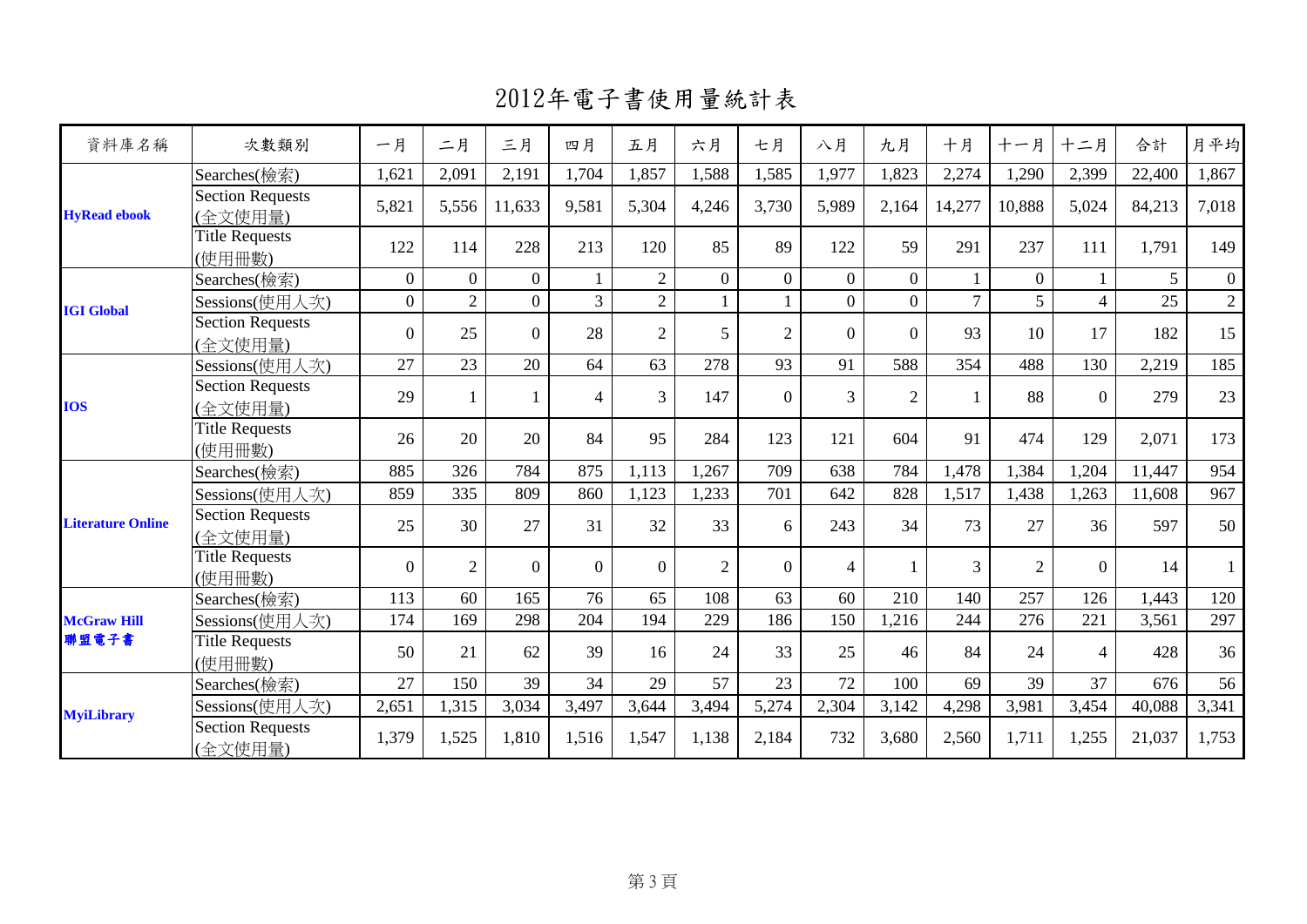2012年電子書使用量統計表

| 資料庫名稱                                      | 次數類別                                  | 一月             | 二月             | 三月             | 四月             | 五月             | 六月             | 七月             | 八月             | 九月             | 十月             | 十一月            | 十二月            | 合計     | 月平均            |
|--------------------------------------------|---------------------------------------|----------------|----------------|----------------|----------------|----------------|----------------|----------------|----------------|----------------|----------------|----------------|----------------|--------|----------------|
|                                            | Searches(檢索)                          | 1,367          | 1,756          | 1,891          | 1,818          | 1,899          | 1,554          | 1,259          | 1,145          | 2,126          | 3,597          | 3,117          | 2,838          | 24,367 | 2,031          |
| NetLibrary電子書                              | Sessions(使用人次)                        | 369            | 415            | 472            | 434            | 497            | 1,004          | 406            | 305            | 596            | 803            | 710            | 687            | 6,698  | 558            |
|                                            | Title Requests(Online)<br>(使用冊數)      | 45             | 33             | 37             | 31             | 32             | 17             | 20             | 25             | 21             | 40             | 82             | 16             | 399    | 33             |
|                                            | Title Requests(Offline)<br>(使用冊數)     | 10             | $\overline{4}$ | $\overline{0}$ | $\Omega$       | $\overline{0}$ | $\theta$       | $\theta$       | $\Omega$       | $\Omega$       | $\overline{0}$ | $\Omega$       | $\Omega$       | 14     | $\mathbf{1}$   |
|                                            | Searches(檢索)                          | 15             | 33             | 108            | 22             | 13             | 8              | $\overline{2}$ | 3              | 32             | 33             | 139            | 54             | 462    | 39             |
| <b>Oxford Scholarship</b><br><b>Online</b> | Sessions(使用人次)                        | 31             | 32             | 63             | 58             | 35             | 37             | 32             | 24             | 40             | 122            | 92             | 71             | 637    | 53             |
| 聯盟電子書                                      | Section Requests<br>(全文使用量)           | 70             | 65             | 188            | 132            | 63             | 89             | 108            | 33             | 56             | 1,823          | 251            | 198            | 3,076  | 256            |
| <b>OVID</b><br>醫學主題電子書                     | Searches(檢索)                          | 16             | 24             | 38             | 31             | 60             | 18             | 6              | 12             | 22             | 38             | 42             | 20             | 327    | 27             |
|                                            | Sessions(使用人次)                        | 46             | 54             | 55             | 61             | 64             | 53             | 254            | 279            | 1,761          | 68             | 119            | 81             | 2,895  | 241            |
|                                            | <b>Title Requests</b><br>(使用冊數)       | $\overline{2}$ | 10             | $\overline{2}$ | $\overline{7}$ | $\overline{3}$ | 9              | 527            | 228            | 1,277          | 13             | 52             | 30             | 2,160  | 180            |
| <b>SAGE</b> eReference                     | Searches(檢索)                          | $\overline{0}$ | $\overline{3}$ | $\overline{0}$ | $\overline{0}$ | 9              | $\overline{7}$ | $\overline{0}$ | $\overline{0}$ | $\overline{2}$ | $\overline{0}$ | $\overline{2}$ | $\overline{4}$ | 27     | $\overline{2}$ |
|                                            | Sessions(使用人次)                        | 6              | 10             | $\overline{0}$ | 6              | 5              | $\overline{2}$ |                | $\Omega$       | $\overline{3}$ | $\overline{2}$ | 10             | 5              | 50     | $\overline{4}$ |
| 聯盟電子書                                      | <b>Section Requests</b><br>(全文使用量)    | 8              | 15             | 8              | 18             | 17             | 11             | 8              | 19             | 3              | $\mathbf Q$    | 57             | 8              | 181    | 15             |
| <b>ScienceDirect</b>                       | <b>Section Requests</b><br>(全文使用量)    | 210            | 441            | 414            | 350            | 727            | 990            | 693            | 371            | 1,437          | 780            | 849            | 585            | 7,847  | 654            |
| 聯盟電子書                                      | <b>Title Requests</b><br>(使用冊數)       | 163            | 371            | 377            | 294            | 523            | 439            | 524            | 126            | 1,000          | 554            | 664            | 543            | 5,578  | 465            |
|                                            | Searches(檢索)                          | $\overline{4}$ | 12             | 11             | 176            | 134            | 208            | 280            | 230            | 466            | 142            | 279            | 146            | 2,088  | 174            |
| <b>SIAM</b>                                | Sessions(使用人次)                        | 33             | 57             | 60             | 205            | 169            | 233            | 314            | 261            | 486            | 181            | 341            | 173            | 2,513  | 209            |
| 聯盟電子書                                      | <b>Title Requests</b><br>(使用冊數)       | $\overline{2}$ | $\overline{2}$ | 6              | 10             | 49             | 11             | 76             | $\overline{4}$ | 3              | $\overline{3}$ | $\tau$         | 3              | 176    | 15             |
| <b>SpringerLink</b><br>聯盟電子書               | <b>Section Requests</b><br>(全文使用量)    | 1,138          | 1,055          | 2,265          | 5,320          | 1,675          | 1,398          | 999            | 844            | 2,102          | N/A            | N/A            | N/A            | 16,796 | 1,866          |
|                                            | <b>Section Requests</b><br>(全文使用量)新平台 | N/A            | N/A            | N/A            | N/A            | N/A            | N/A            | $\overline{2}$ | 50             | 32             | 711            | 2,653          | 3,291          | 6,739  | 1,123          |